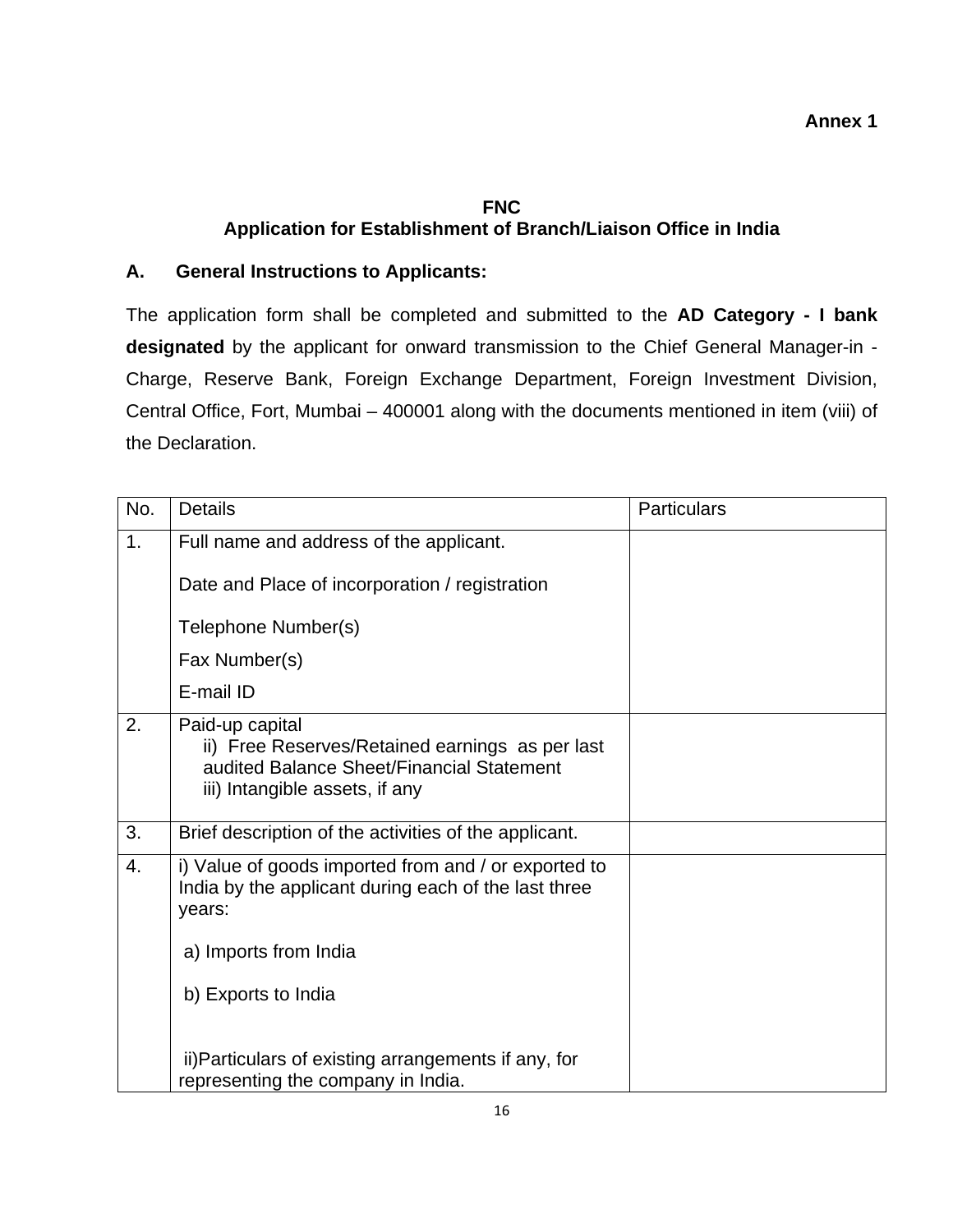|                | iii) Particulars of the proposed Liaison/ Branch Office:                                                                                                          |  |
|----------------|-------------------------------------------------------------------------------------------------------------------------------------------------------------------|--|
|                | Details of the activities/ services proposed to be<br>a)<br>undertaken/ rendered by the office.                                                                   |  |
|                | Place where the office will be<br>b)<br>located.                                                                                                                  |  |
|                | Phone number<br>C)                                                                                                                                                |  |
|                | E-mail ID<br>d)                                                                                                                                                   |  |
|                | Expected number of employees (with number of<br>e)<br>foreigners)                                                                                                 |  |
| 5.             | i) Name and address of the banker of the applicant<br>in the home country                                                                                         |  |
|                | ii) Telephone & Fax Number                                                                                                                                        |  |
|                | E-mail ID<br>iii)                                                                                                                                                 |  |
| 6.             | Any other information which the applicant company<br>wishes to furnish in support of this application.                                                            |  |
| 7 <sub>1</sub> | For Non-profit / Non-Government Organisations:<br>(i) Details of activities carried out in the host country<br>and other countries by the applicant organization. |  |
|                | (ii) Expected level of funding for operations in India.                                                                                                           |  |
|                | (iii) Copies of the bye-laws, Articles of Association of<br>the organisation.                                                                                     |  |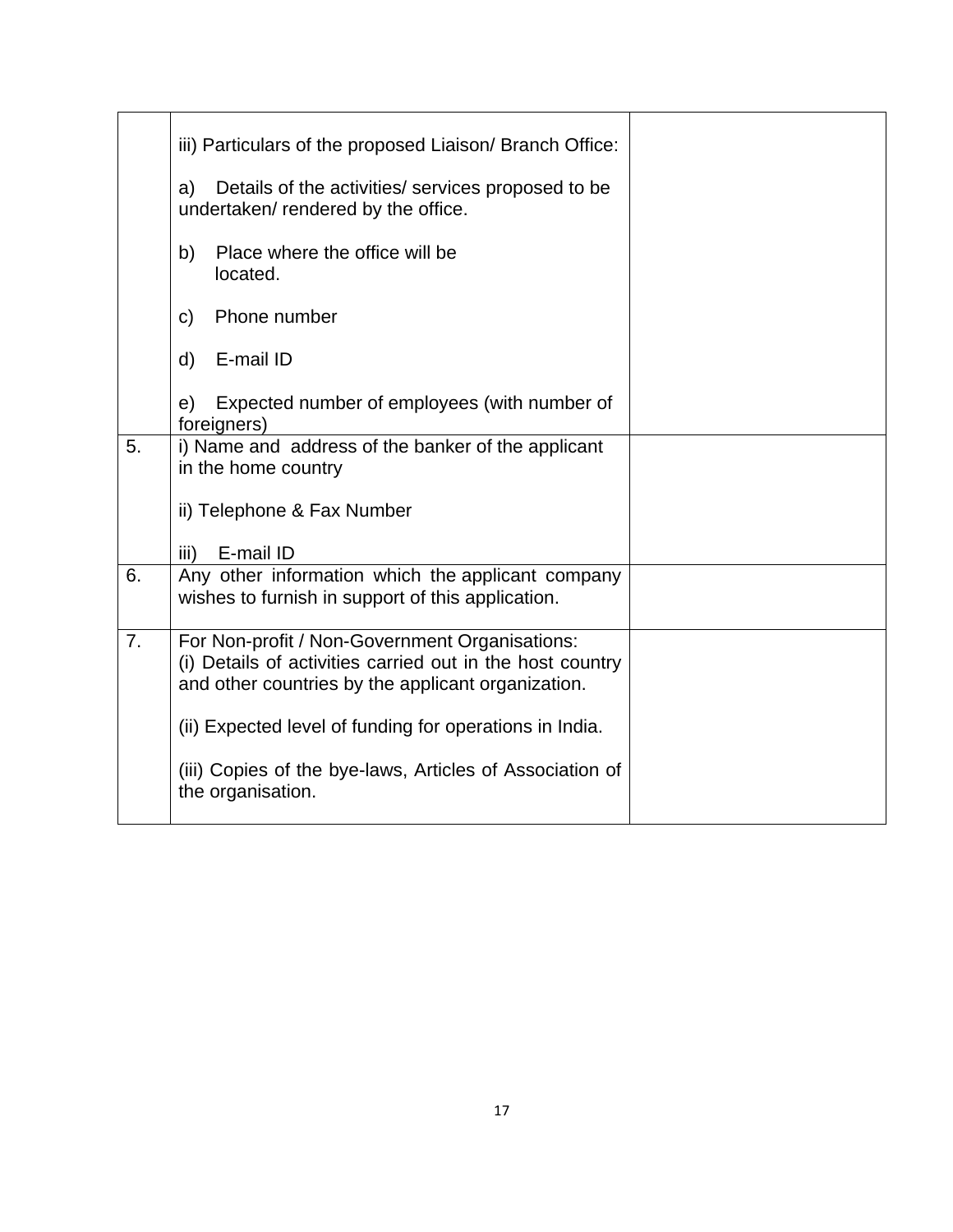## **DECLARATION**

We hereby declare that:

- i) The particulars given above are true and correct to the best of our knowledge and belief.
- $\ddot{i}$  Our activities in India would be confined to the activities indicated in column 4(iii) (a) above.
- iii) If we shift the office to another place within the city, we shall intimate the designated AD Category - I bank and the Reserve Bank. In the event of shifting the Office to any other city in India, prior approval of the Reserve Bank will be obtained.
- iv) We will abide by the terms and conditions that may be stipulated by the Government of India / Reserve Bank / designated AD Category - I bank from time to time.
- v) We, hereby commit that we are agreeable to a report / opinion sought from our bankers abroad by the Government of India /Reserve Bank.
- vi) We understand that the approval, if granted, is from FEMA angle only. Any other approvals / clearances, statutory or otherwise, required from any other Government Authority/ Department/ Ministry will be obtained before commencement of operations in India**.**
- vii) We have no objection to the Reserve Bank placing the details of approval in public domain.
- viii) We enclose the following documents:
	- 1. Copy of the Certificate of Incorporation / Registration attested by the Notary Public in the country of registration [*If the original Certificate is in a language other than in English, the same may be translated into English and notarized as above and cross verified/attested by the Indian Embassy/ Consulate in the home country*].
	- 2. Latest Audited Balance sheet of the applicant company. [*If the applicants' home country laws/regulations do not insist on auditing of accounts, an Account Statement certified by a Certified Public Accountant (CPA) or any Registered Accounts Practitioner by any name, clearly showing the net worth may be submitted*]